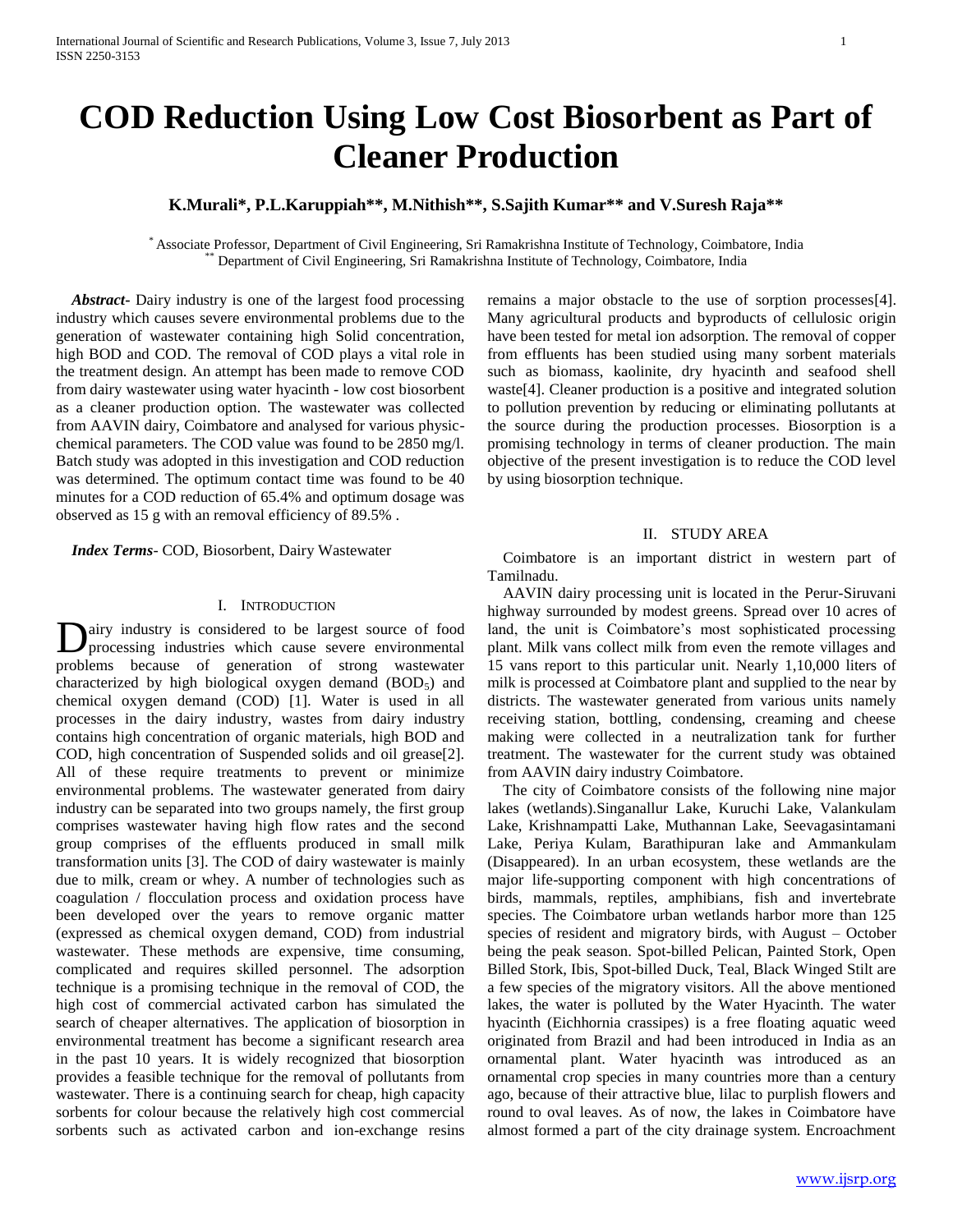is another serious trouble faced by these lakes, most of the people living nearby, have extended their cultivation lands to these fertile flood plains of these shrinking lakes. Sewage is also discharged into some of the lakes in some places. Over nourishment of water bodies due to the excessive nitrates and phosphates received through runoff from crop fields results into the growth of algae and this condition is known as Eutrophication. Due to eutrophication the lakes got invaded by algal blooms. The algal species quickly complete their life cycle and die there by adding a lot of dead organic matter. The water gets depleted of oxygen due to rapid decomposition of organic matter and fishes were killed.Water hyacinth is blamed for reduction of biodiversity and increased evapotranspiration. It also acts as a good breeding place for mosquitoes, snails and snakes. All most all the lakes in the Coimbatore city are polluted by the water hyacinth. Hence, it is essential to control the problems caused by the water hyacinth in an effective manner. As a part of cleaner production technology the effective utilization of water hyacinth a solution to pollution is taken as an objective in this study.

## III. METHODOLOGY

**Preparation of Biosorbent** : The Biosorbent- Water hyacinth (Eichhornia Crassipes) was collected from Vallakulam, Coimbatore. Plant samples were washed and separated into leaves, petioles and roots. Then, they were oven dried at  $100^{\circ}$  C for 3days. The dried samples were pulverized using 300μ sieve. Biosorbent, thus prepared from each part of the plant were then subjected to characterization and batch adsorption studies.

**Analysis of Dairy Wastewater:** The dairy wastewater was collected from AAVIN dairy industry, Coimbatore and anlaysed for various physico-chemical parameters as per standard methods.

**Batch Study:** Batch adsorption studies were conducted using the biosorbents prepared from Water hyacinth. 400ml of sample was taken in a beakers and biosorbent of 5g was added, samples were agitated in a flocculator to reach equilibrium. The contact time of biosorbent was kept as 10 minutes, 20 minutes, 30 minutes, 40 minutes and 60 minutes. Suspensions were then filtered through whatmann filter paper. The filtrates were analysed for COD removal. From which optimum contact time was determined. To get the optimum dosage, time of stirring is kept constant and the dosage is varied from sample to sample. Different dosages of biosorbent from 5 mg/l to 15 mg/l are added[5].

#### IV. RESULTS AND DISCUSSIONS

The characteristics of dairy wastewater were presented in Table 1.1.

## **TABLE 1.1 Characteristics of Dairy Wastewater**

| Parameter                     | Value       |
|-------------------------------|-------------|
| ١H                            | $7.8 - 8.5$ |
| Total Solids (mg/l)           | 2100        |
| Total Dissolved Solids (mg/l) | 1900        |
| $BOD$ (mg/l)                  | 1350        |
| $COD$ (mg/l)                  | 2850        |

**Reduction of COD:** The results of batch study for determination of optimum contact time and optimum dosage of biosorbent was presented in Table 1.2 and 1.3 respectively.

**Table 1.2 Optimum Contact Time**

| S.No. | Dosage $(g)$ | Time (min.) | $\text{COD}$ (mg/l) |
|-------|--------------|-------------|---------------------|
|       |              |             | 2100                |
|       |              |             | 1755                |
|       |              |             | 1215                |
|       |              |             | 986                 |
|       |              |             |                     |

**Table 1.3 Optimum Dosage**

| S.No. | Time (min.) | Dosage $(g/l)$ | $\text{COD}$ (mg/l) |
|-------|-------------|----------------|---------------------|
|       |             |                | 986                 |
|       |             | 7.5            | 889                 |
|       |             |                | 684                 |
|       |             | 12.5           | 486                 |
|       |             |                | 298                 |

The optimum contact time was determined by adding 5 g of biosorbent in 400 ml of wastewater and agitated for various time of contacts varied from 10 minutes to 60 minutes. The optimum time was found to be 40 minutes from Table 1.2.

The optimum dosage was determined by keeping the time of stirring as constant for varied dosages from 5 g to 15 g. The optimum dosage was found to be 15 g.

## V. CONCLUSION

The present study was aimed at evaluating the potential of water hyacinth for COD reduction in dairy wastewater. In batch study, the untreated dairy wastewater samples having a COD of 2850 mg/l were subjected to find the optimum contact time and optimum dosage of biosorbent. The samples were observed for temporal changes in COD reduction of 65.4% during 40 minutes contact time at 5 g biosorbent and a removal efficiency of 89.5% at 40 minutes contact time, 15g biosorbent. From the present study it clear that utilization of water hyacinth have effectively removed the COD content of dairy wastewater and this is a better solution for achieving cleaner production technology.

## **REFERENCES**

[1] D. Orhon, E. Gorgun, F. Germirli, and N. Artan, "Biological treatability of dairy wastewaters," Water Research, vol. 27, no.4, pp. 625–633, 1993.